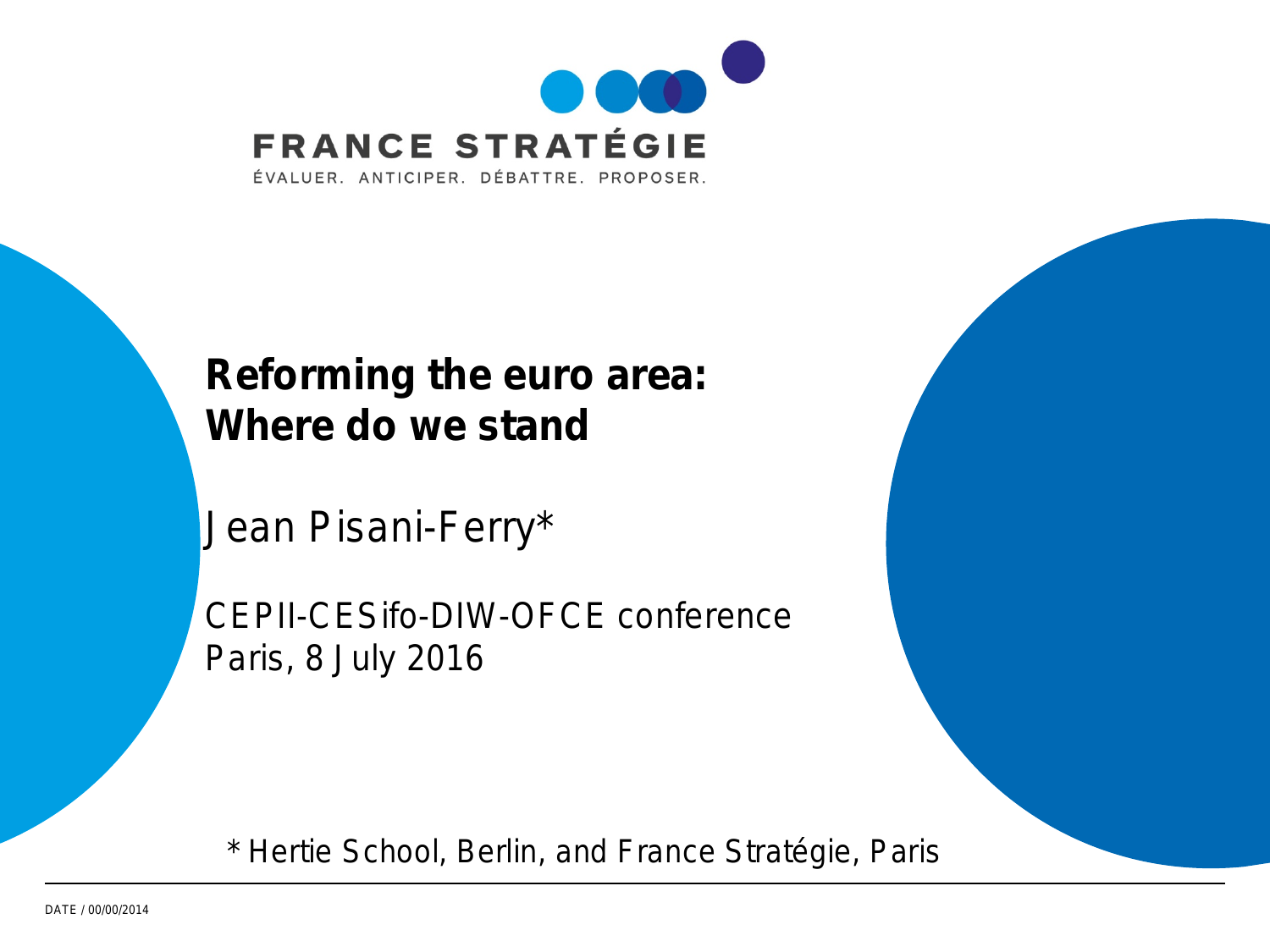### Time to get serious (again)

### **Brexit**

- Economic risk
- Political risk
- Market risk

### **On the agenda**

- Fconomic revival
- Economics of currency union
- Politics of monetary integration

#### EU favorability varies widely in Europe

Views of EU



Source: Spring 2016 Global Attitudes Survey. Q10c.

"Euroskepticism Beyond Brexit"

#### **PEW RESEARCH CENTER**

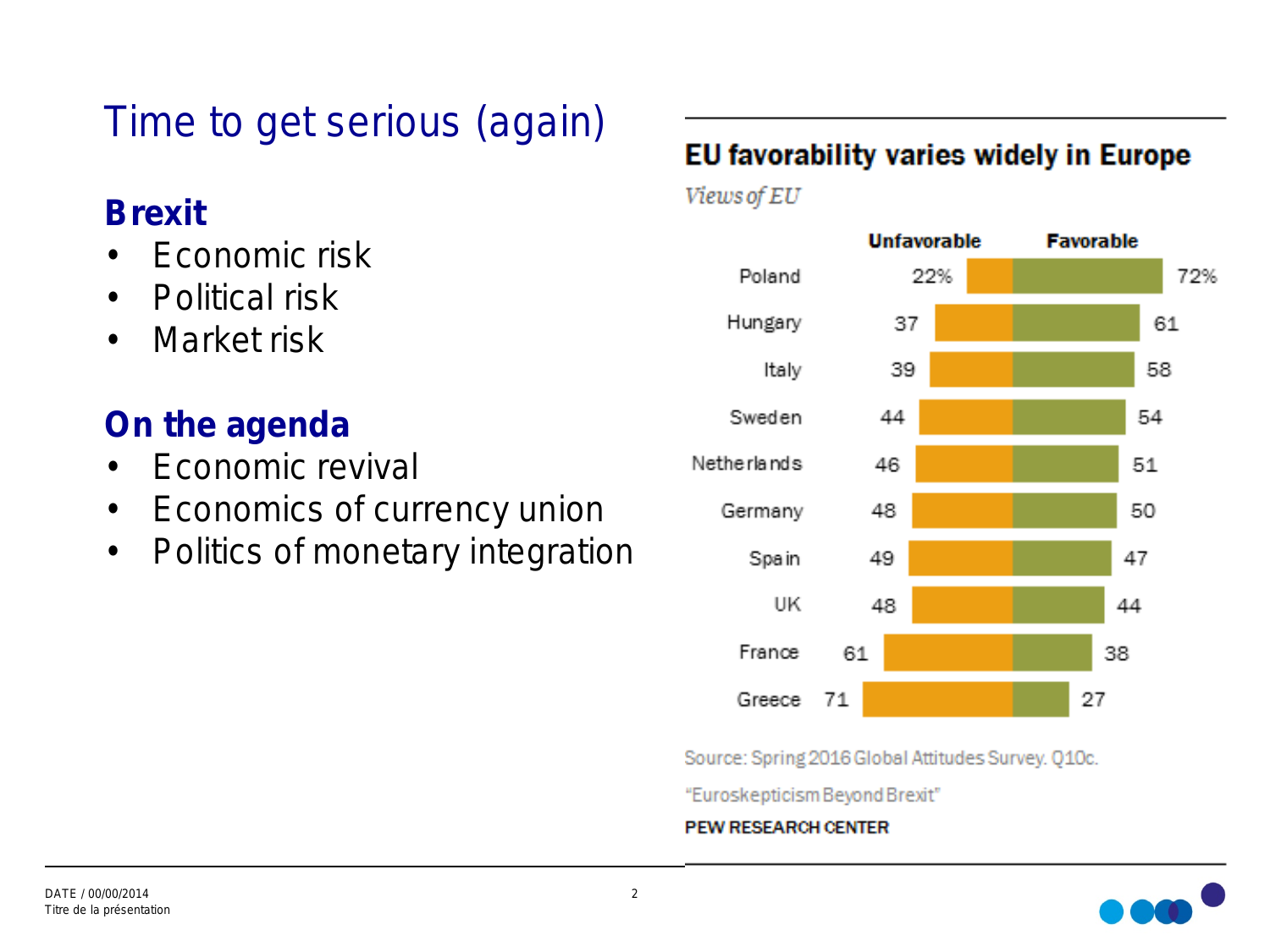# What problems?

### **Infrastructure**

- Integration within European market
- Economic resilience
- Growth potential

### **Legacy**

- Debt
- Banks
- Real exchange rates
- Unemployment

### **Policy principles**

- Supply / demand
- Individual responsibility / risk sharing
- Governance model

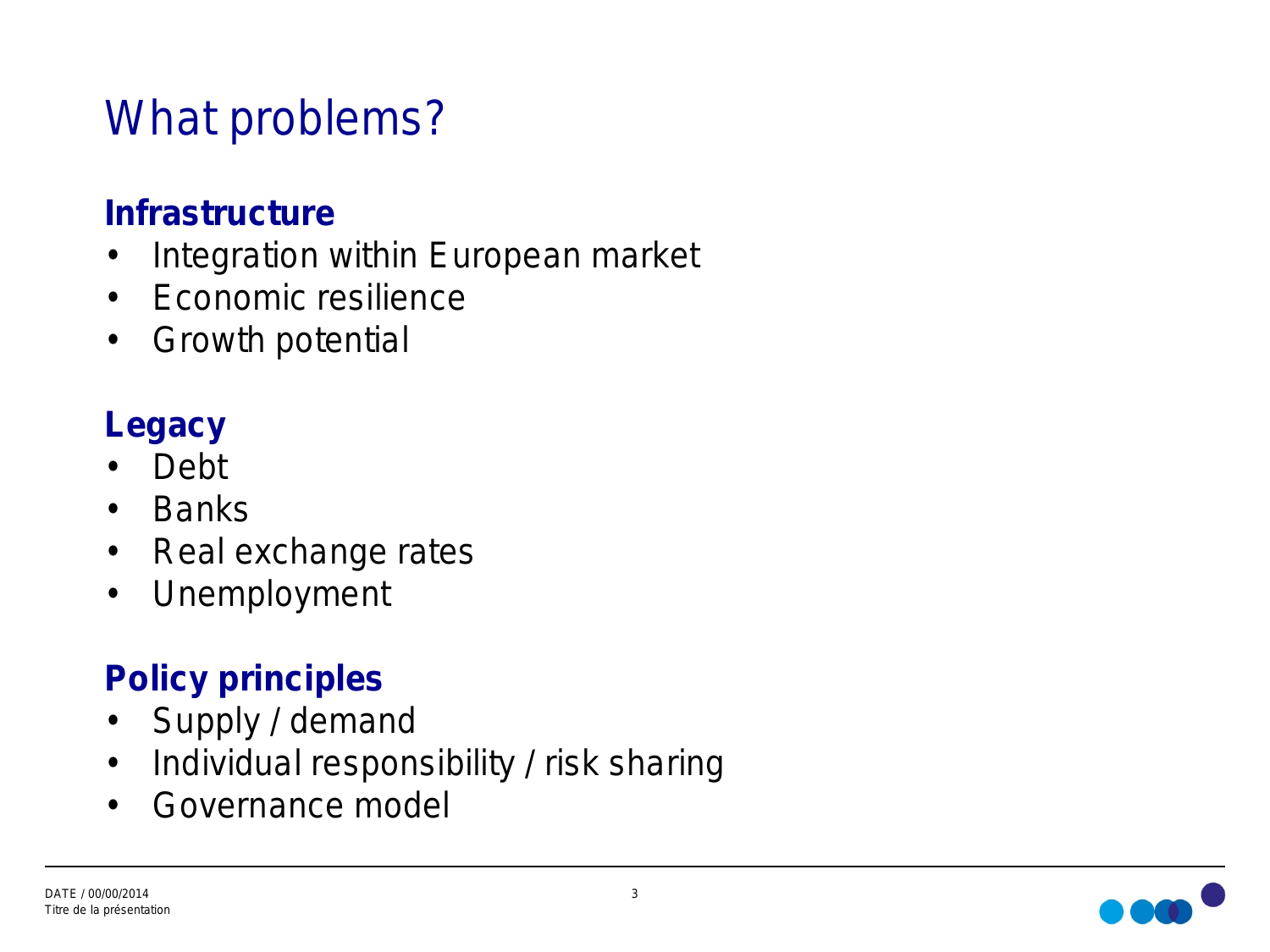# Where / why do we disagree?

#### **Not fundamentally on infrastructure**

- Domestic agenda and EMU agenda largely coincide
- Issues to be solved:
- Integration (pan-European banks; labour mobility)
- Reform commitment

#### **A lot on legacy issues**

- Creditors vs. debtors
- Skeletons in the cupboard

#### **Question: can we find agreement on policy principles?**

- Cognitive dissonance (alternative crisis models)
- Preference heterogeneity
- Compatibility with domestic political systems

#### **5P report: the wrong strategy Rather: blueprint first, then address legacy issues**

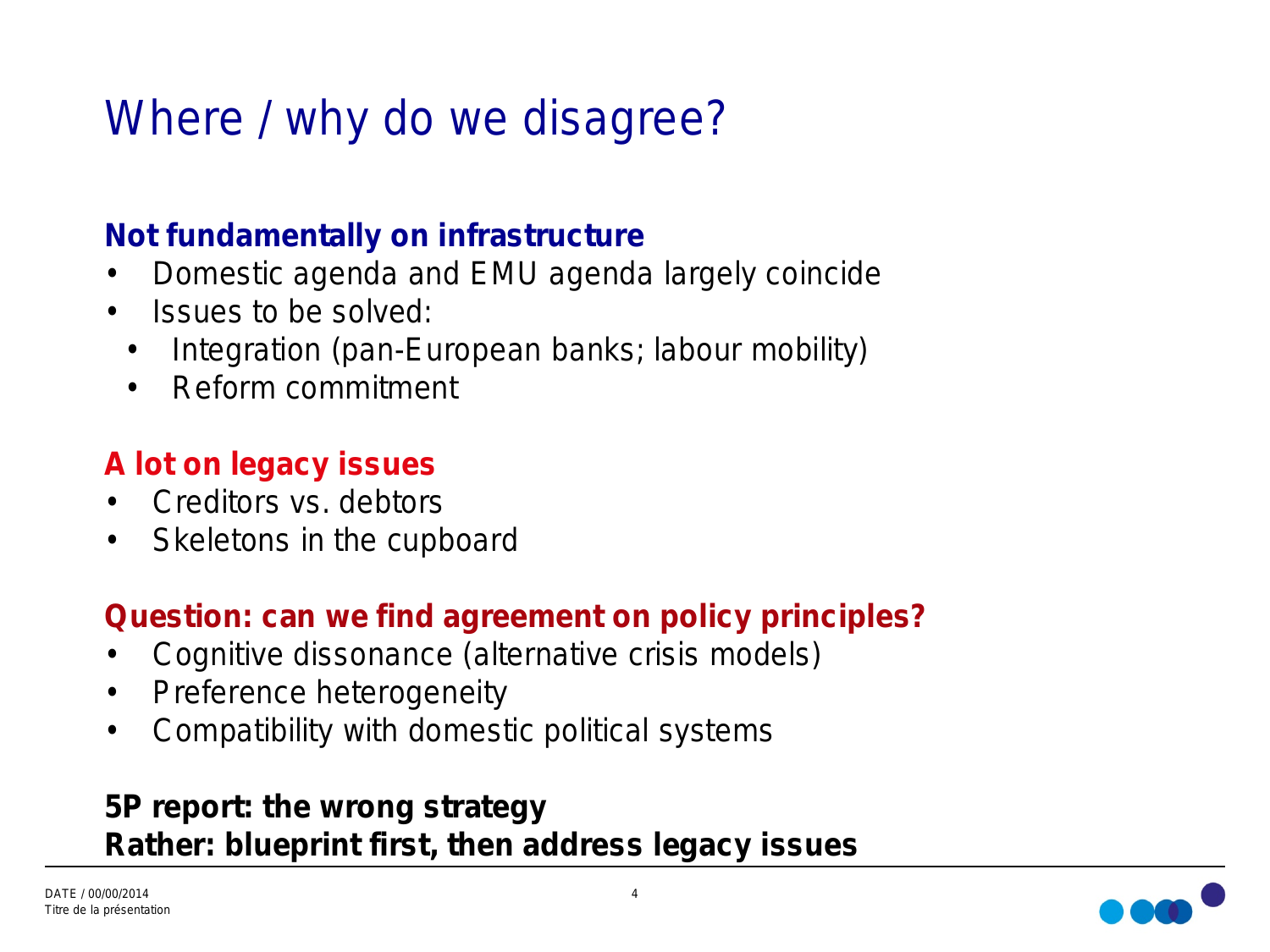# Supply / demand: an economists' dispute

• French and German economists argue at length over the appropriate fiscal stance

### **In reality:**

- French fiscal policy not that stabilising (especially bad at consolidating in good times)
- German fiscal policy not that procyclical (especially good at consolidating in good times)

Implications:

- Do not overestimate practical importance of differences in policy philosophy
- Room for agreement on policy principles

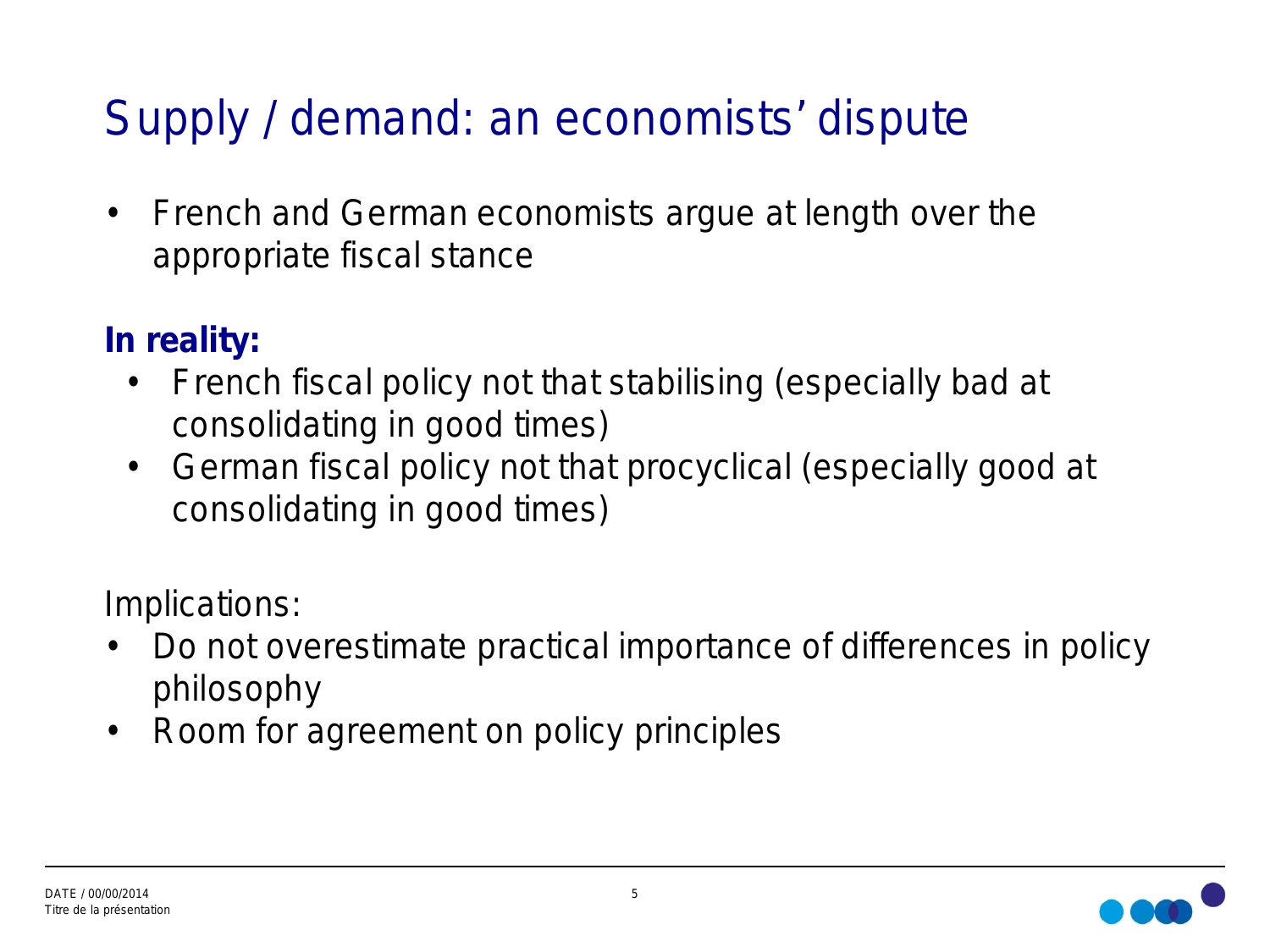# Fiscal stabilisation in France, 1996-2015: 15/45



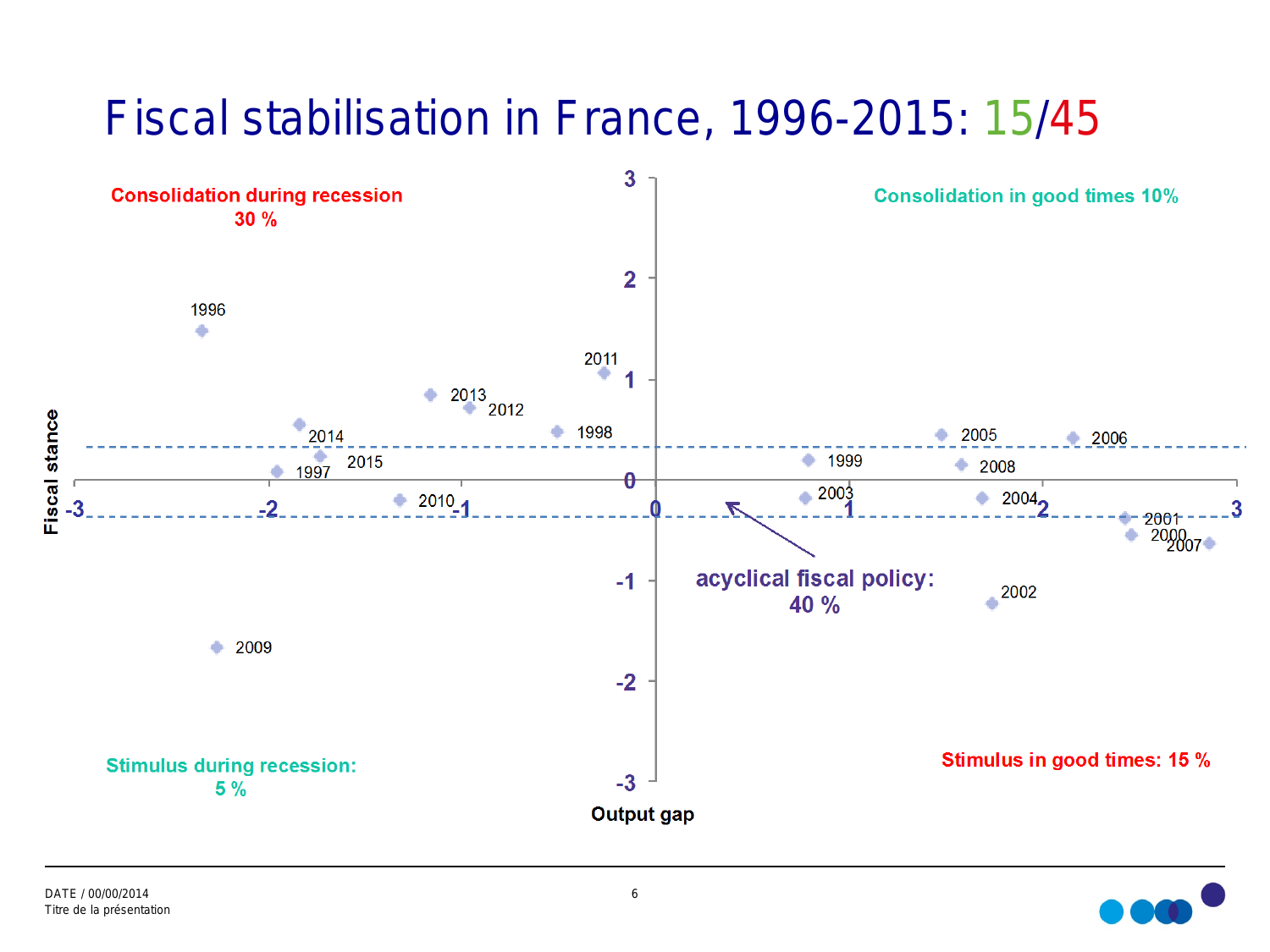# Fiscal stabilisation in Germany, 1996-2015: 30/55



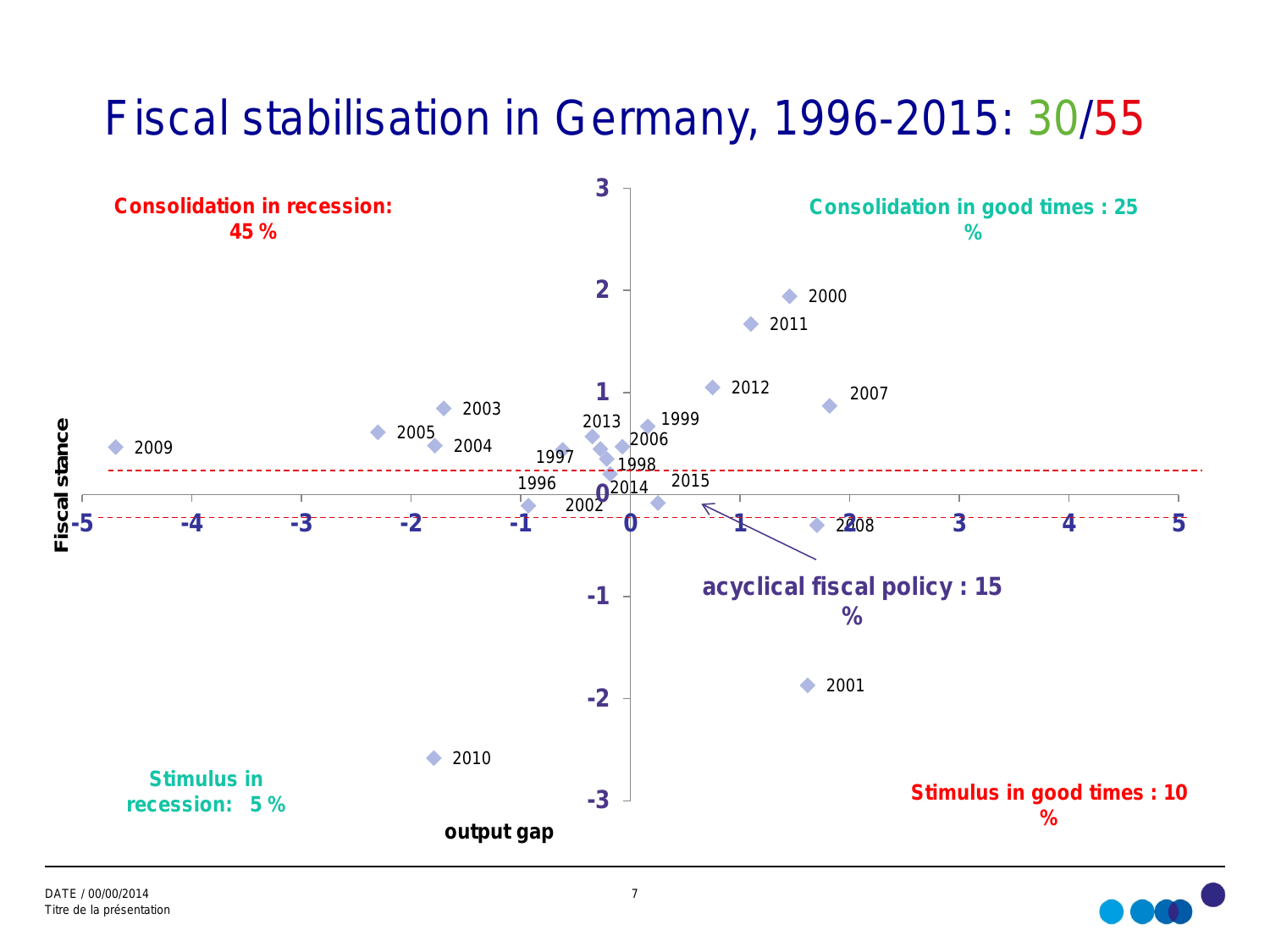# Individual responsibility / risk sharing: Room for (good) compromise

- German view emphasises moral hazard, adverse effects of bail-outs
- French view emphasises solidarity as a quid pro quo for discipline Key in discussions on:
- Fiscal regime
- Banking union
- Reforms

### **A balanced compromise:**

- Debt restructuring scheme based on ESM
- Full banking union with deposit guarantee and fiscal backstop
- Common safe asset
- Fiscal discipline rules

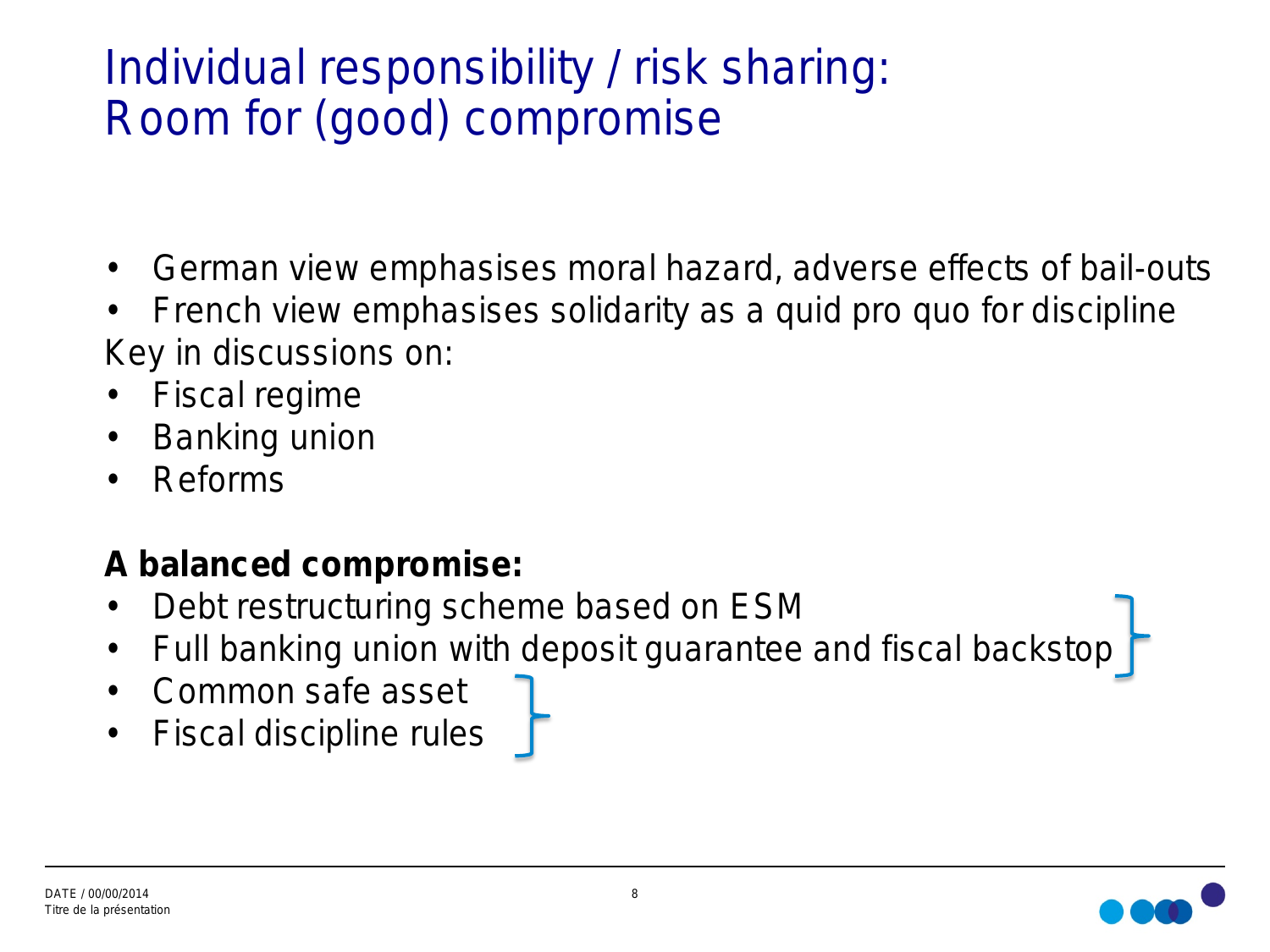# Governance model: Room for triangulation

- French view emphasises **discretion** and **coordination**
- German view emphasises **rules** and **competence delineation**  Both often inconsistent:
- F reluctant to rules-based coordination
- G reluctant to delegation to EZ level

Result: messy, ineffective and illegitimate governance

#### In reality **three possible models:**

- a) Full decentralisation and market discipline (*à la* Ashok Mody)
- b) Common targets + coordination (e.g. Villeroy's MOF)
- c) Federalisation and common institutions (EZ budget)

Problem: hard to compromise between (a) and (b) but F and G reluctant to (c) Room for clever **triangulation**?

- Hub and spoke model for national fiscal policies: strong common institutions, strong national institutions (fiscal councils, productivity councils)
- Limited fiscal capacity at EZ level for spending on common public goods and contingent aggregate stabilisation